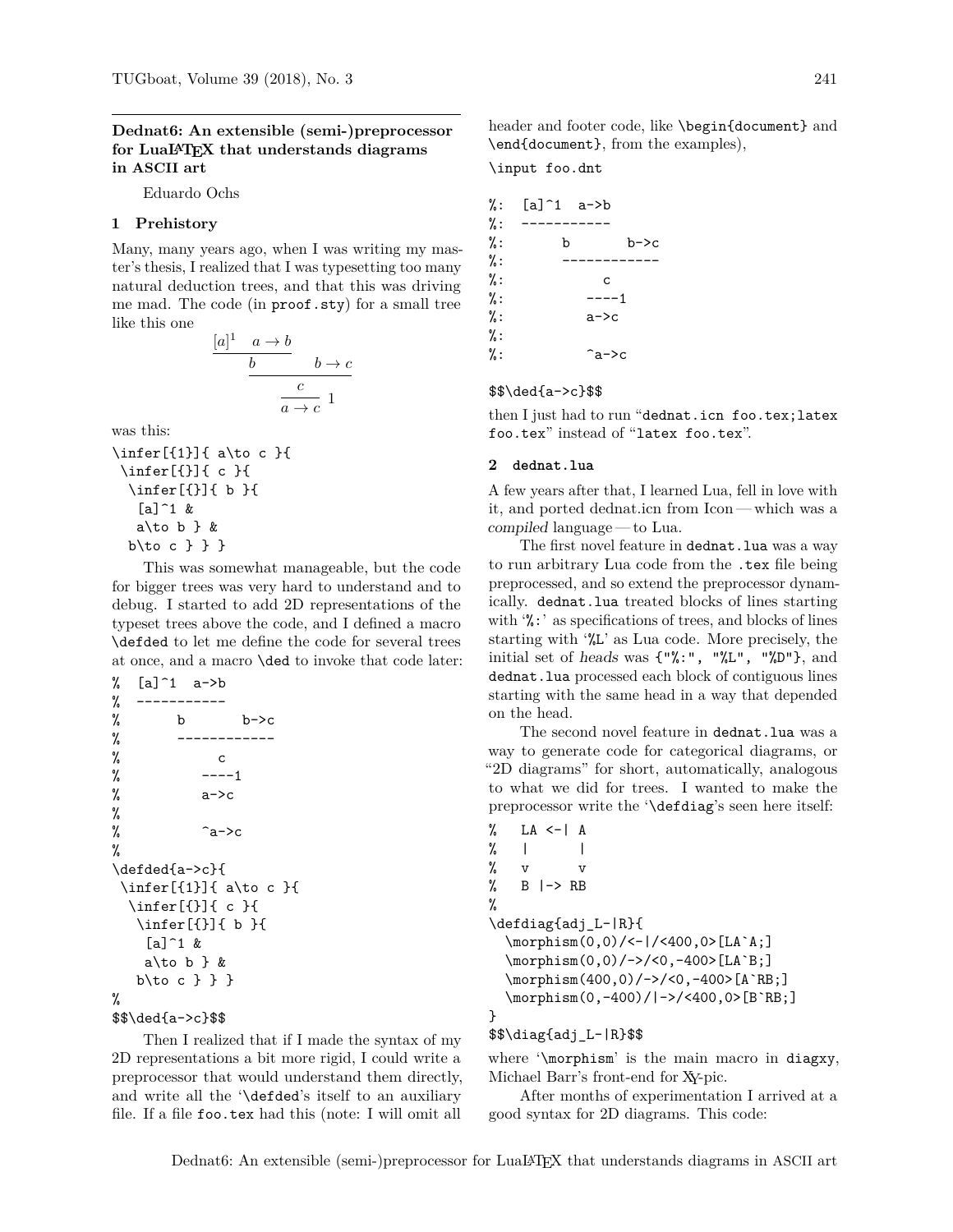```
%D diagram adj_L-|R
%D 2Dx 100 +25
%D 2D 100 LA <-| A
\frac{\%D}{\%D} 2D | |
\%D 2D | |
\%D 2D v v
%D 2D +25 B |-> RB
%D 2D
\%D ((LA A \leftarrow|
\%D LA B -> A RB ->
\%D B RB \rightarrow\sqrt[9]{D})
%D enddiagram
%D
$$\diag{adj_L-|R}$$
generates this:
```

$$
LA \xleftarrow{} A
$$
  

$$
B \longmapsto RB
$$

The lines with '%D 2Dx' and '%D 2D' define a grid with coordinates and nodes, and the lines between  $\mathcal{L}$  ((' and  $\mathcal{L}$ ))' connect these nodes with arrows.

# **2.1 A Forth-based language for 2D diagrams— low-level ideas**

The article "Bootstrapping a Forth in 40 lines of Lua code" [1] describes how a Forth-like language can be reduced to a minimal extensible core, and bootstrapped from it. The most basic feature in [1] is "words that eat text"; the fact that Forth is a stackbased language is secondary — stacks are added later. The code for '%D'-lines is based on [1].

A "Forth" — actually the "outer interpreter" of a Forth, but let's call it simply a "Forth" — works on one line of input at a time, reads each "word" in it and executes it as soon as it is read. A "word" is any sequence of one of more non-whitespace characters, and an input line is made of words separated by whitespace. The "outer interpreter" of Forth does essentially this on each line, in pseudocode:

```
while true do
  word = getword()if not word then break end
  execute(word)
```
end

Note that word is a global variable. The current input line is stored in subj and the current position of the parser is stored in pos; subj and pos are also global variables— which means the execute(word) can change them!

The function getword() parses whitespace in subj starting at pos, then parses a word and returns

it, and advances pos to the position after that word. There is a similar function called getrestofline() that returns all the rest of the line from pos onwards, and advances pos to the end of the line.

One of the simplest Forth words is '#' ("comment"). It is defined as:

```
forths['#"] = function ()getrestofline()
```
end

It simply runs getrestofline(), discards its return value, and returns. We say that # "eats the rest of the line".

In a "real" Forth we can define words using ':' and ';', like this:

: SQUARE DUP \* ;

but the Forth-based language in dednat.lua is so minimalistic that we don't have ':' and ';'— we define words by storing their Lua code in the table forths.

# **2.2 A Forth-based language for 2D diagrams— code for diagrams**

Let's look at an example. This code

%D diagram T:F->G %D 2Dx 100 +20 +20 %D 2D 100 A  $\frac{\%D}{\%D}$  2D /|\ %D 2D v v v %D 2D +30 FA --> GA %D 2D  $\%D$  ((A FA  $\vert -\rangle$  A GA  $\vert -\rangle$ %D FA GA -> .plabel= b TA %D A FA GA midpoint |-> %D )) %D enddiagram %D \$\$\diag{T:F->G}\$\$ yields this:



The word diagram eats a word— the name of the diagram— and sets diagramname to it. The word 2Dx eats the rest of the line, and uses it to attribute x-coordinates to some columns. The word 2D also eats the rest of the line; when it is followed by nnn or  $+nnn$  that number gives the y-coordinate of that line, and the words that intersect a point that has both an x-coordinate and a y-coordinate become nodes. When a  $2D$  is not followed by an  $nnn$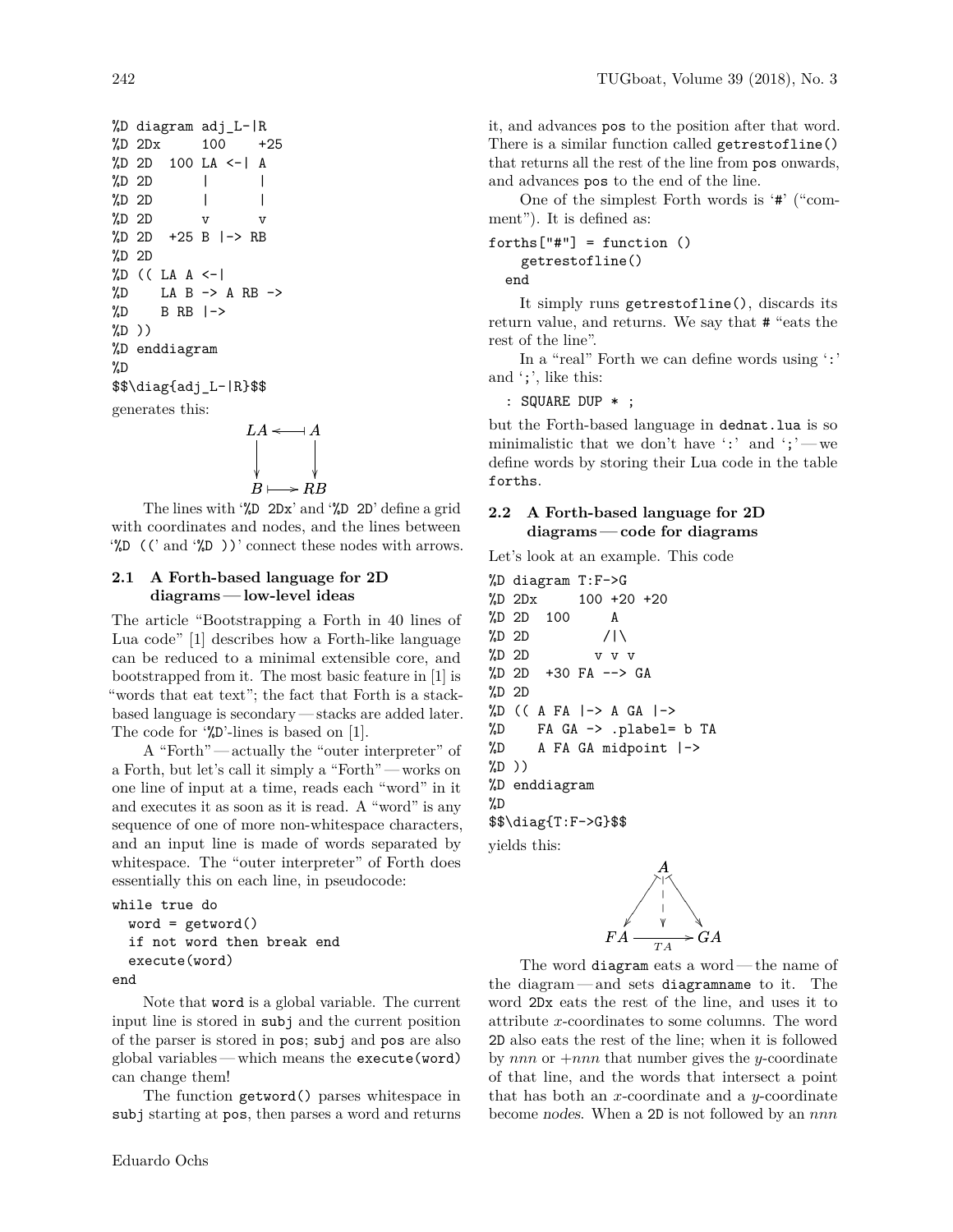or  $+nnn$  then this is a line without a y-coordinate, and it is ignored.

In a sequence like "A FA  $\vert$  ->", both A and FA put nodes on the stack, and |-> creates an arrow joining the two nodes on the top of the stack, without dropping the nodes from the stack. In a sequence like "FA GA midpoint" the midpoint creates a phantom node halfway between the two nodes on the top of the stack, drops (pops) them and pushes the phantom node in their place. The word .plabel= eats two words, a placement and a label, and modifies the arrow at the top of the stack by setting the arrow's label and placement attributes with them. The word  $\lq$ <sup>'</sup>((' remembers the depth of the stack—42, say and the word '))' pops elements from the top of the stack; if the depth at ' $)$ ' is 200 then ' $)$ ' pops  $200 - 42$  elements to make the depth become 42 again.

The word enddiagram defines a diagram with the name stored in diagramname; each arrow that was created, even the ones that were dropped from the stack, becomes a call to  $\mathrm{normal}$  -the main macro in diagxy — in the body of the diagram.

A good way to understand in detail how everything works is to inspect the data structures. Let's modify the code of the example to add some 'print's in '%L'-lines in the middle of the '%D'-code:

```
%D diagram T:F->G
%D 2Dx 100 +20 +20
%L print("xs:"); print(xs)
%D 2D 100 A
\%D 2D //\
%D 2D v v v
%D 2D +30 FA --> GA
%L print("nodes:"); print(nodes)
%D 2D
\%D (( A FA \vert -\rangle A GA \vert -\rangle%D FA GA -> .plabel= b TA
%D A FA GA midpoint -->
%L print("ds:"); print(ds)
%D ))
%L print("arrows:"); print(arrows)
```

```
%D enddiagram
```
The preprocessor outputs this on stdout:

```
xs:
{12=100, 16=120, 20=140}
nodes:
{ 1={"noden"=1, "tag"="A", "x"=120, "y"=100},
 2={"noden"=2, "tag"="FA", "x"=100, "y"=130},
  3={"noden"=3, "tag"="-->", "x"=120, "y"=130},
  4={"noden"=4, "tag"="GA", "x"=140, "y"=130},
  "-->"={"noden"=3, "tag"="-->", "x"=120, "y"=130},
 "A"={"noden"=1, "tag"="A", "x"=120, "y"=100},
  "FA"={"noden"=2, "tag"="FA", "x"=100, "y"=130},
  "GA"={"noden"=4, "tag"="GA", "x"=140, "y"=130}
}
```

```
ds:
12={"arrown"=4, "from"=1, "shape"="-->", "to"=5}
11={"TeX"="\\phantom{O}", "noden"=5, "x"=120,
    "y"=130}
10={"noden"=1, "tag"="A", "x"=120, "y"=100}
9={"arrown"=3, "from"=2, "label"="TA",
   "placement"="b", "shape"="->", "to"=4}
8={"noden"=4, "tag"="GA", "x"=140, "y"=130}
7={"noden"=2, "tag"="FA", "x"=100, "y"=130}
6={"arrown"=2, "from"=1, "shape"="|->", "to"=4}
5={"noden"=4, "tag"="GA", "x"=140, "y"=130}
4={"noden"=1, "tag"="A", "x"=120, "y"=100}
3={"arrown"=1, "from"=1, "shape"="|->", "to"=2}
2={"noden"=2, "tag"="FA", "x"=100, "y"=130}
1={"noden"=1, "tag"="A", "x"=120, "y"=100}
arrows:
{ 1={"arrown"=1, "from"=1, "shape"="|->", "to"=2},
  2={"arrown"=2, "from"=1, "shape"="|->", "to"=4},
 3={"arrown"=3, "from"=2, "label"="TA",
     "placement"="b", "shape"="->", "to"=4},
 4={"arrown"=4, "from"=1, "shape"="-->", "to"=5}
}
```
### **3 Semi-preprocessors**

dednat.icn, dednat.lua and all its successors until dednat5. lua were preprocessors in the usual sense they had to be run outside latex and before latex. With dednat6 this changed; dednat6 can still be run as a preprocessor, but the recommended way to run it on, say, foo.tex, is to put a line like

#### \directlua{dofile "dednat6load.lua"}

somewhere near the beginning of foo.tex, add some calls to \pu at some points— as we will explain soon — and compile foo.tex with lualatex instead of latex, to make foo.tex be processed "in parallel" by TEX and by Lua. That "in parallel" is a simplification, though; consider this example:

```
%:
\frac{9}{6}: a b
\%: ---\%: c
%:
%: ^my-tree
%:
$$\pu\ded{my-tree}$$
%:
%: d e f
\frac{9}{6}: ------
%: g%:
\%: \hat{m}v-tree
\%:
$$\pu\ded{my-tree}$$
```
Suppose that this fragment starts at line 20. (As mentioned above, we are omitting the header and footer—e.g.,  $begin{document}$  and  $\dagger$ {dofile "dednat6load.lua"}.)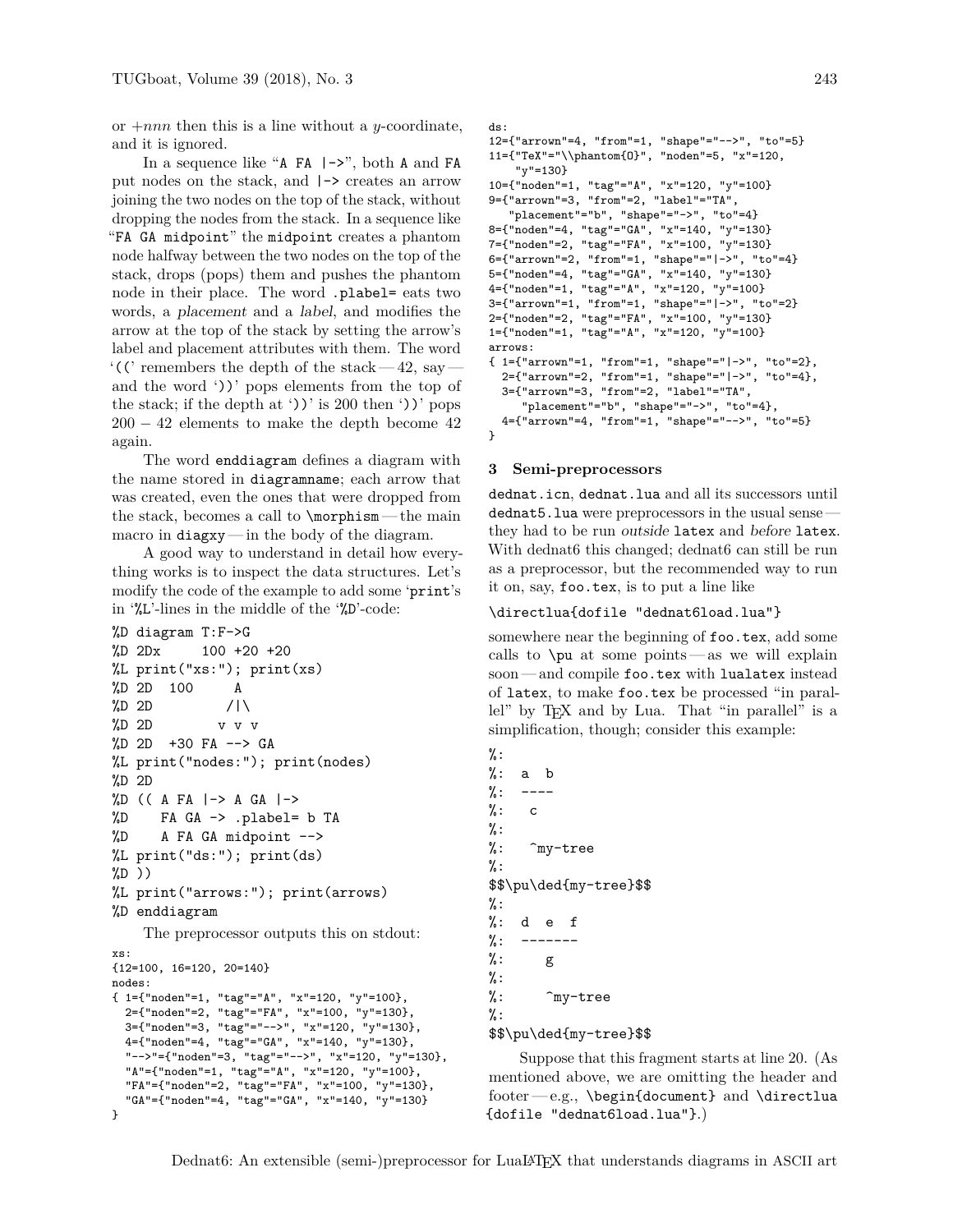We have a  $\frac{\pi}{6}$ :-block from lines 20–26, a call to \pu at line 27, another %:-block from lines 28-34, and another call to \pu at line 35.

The output of the first %:-block above is a \defded{my-tree}, and the output of the second  $\mathcal{C}:$ -block above is a different  $\def\def\def\def{\mathcal{L}(\mathbb{R}^n)}$  and  $\def\def\def{\mathcal{L}(\mathbb{R}^n)}$ 

'\pu' means "process until" — or, more precisely, make dednat6 process everything until this point that it hasn't processed yet. The first \pu processes the lines  $1-26$  of foo.tex, and "outputs" $-$ i.e., sends to  $TrX$ — the first \defded{my-tree}; the second \pu processes the lines 28–34 of foo.tex, and "outputs" the second \defded{my-tree}. Thus, it is not technically true that TEX and dednat6 process foo.tex in parallel; dednat6 goes later, and each \pu is a synchronization point.

# **3.1 Heads and blocks**

In order to understand how this idea — "semi-preprocessors" — is implemented in dednat6 we need some terminology.

The initial set of heads is  $\{\cdot\}, \cdot\$ ." $\mathcal{L}$ ", " $\mathcal{L}$ "}. It may be extended with other heads, but we may only add heads that start with '%'.

A block is a set of contiguous lines in the current .tex file. This code

Block {i=42, j=99}

creates and returns a block that starts on line 42 and ends on line 99. The Lua function Block receives a table, changes its metatable to make it a "block object", and returns the modified table.

A head block is a (maximal) set of contiguous lines all with same head. Head blocks are implemented as blocks with an extra field head. For example:

Block {i=20, j=26, head="%:"}

A block is bad when it contains a part of a head block but not the whole of it. We avoid dealing with bad blocks— dednat6 never creates a block object that is "bad".

Each head has a processor. Executing a head block means running it through the processor associated with its head. Executing an arbitrary (non-bad) block means executing each head block in it, one at a time, in order. Note: the code for executing non-bad arbitrary blocks was a bit tricky to implement, as executing a '%L'-block may change the set of heads and the processors associated to heads.

A texfile block is a block that refers to the whole of the current .tex file, and that has an extra field nline that points to the first line that dednat6 hasn't processed yet. If foo.tex has 234 lines then the texfile block for foo.tex starts as:

We saw in sections 1 and 2.2 that the "output" of a %:-block is a series of '\defded's and the "output" of a %D-block is a series of '\defdiags's. We can generalize this. For example, the "output" of

%L output [[\def\Foo{FOO}]] %L output [[\def\Bar{BAR}]] is

\def\Foo{FOO} \def\Bar{BAR}

The output of a head block is the concatenation of the strings sent to output() when that block is executed. The output of an arbitrary (non-bad) block is the concatenation of the strings sent to output() by its head blocks when the arbitrary block is executed.

A \pu-block is created by dednat6 when a \pu is executed, pointing to the lines between this \pu and the previous  $\pu$ . If foo.tex has a  $\pu$  at line 27 and another at line 35 then the first \pu creates this block,

Block {i=1, j=26}

and the second \pu creates this:

Block {i=28, j=34}

As '\pu's only happen in non-comment lines, \pu-blocks are never bad.

# **3.2 The implementation of** \pu

The macro \pu is defined as

```
\def\pu{\directlua{
   processuntil(tex.inputlineno)
 }}
```
in LATEX, and processuntil() is this (in Lua):

```
processuntil = function (puline)
    local publock =
      Block {i=tf.nline, j=puline-1}
    publock:process()
    tf.nline = pulline + 1end
```
Here's a high-level explanation. When dednat6 is loaded and initialized it creates a texfile block for the current .tex file— with nline=1— and stores it in the global variable tf. The macro \pu creates a \pu-block that starts at line tf.nline and ends at line tex.inputlineno - 1, executes it, and advances  $tf.nline$   $-$  i.e., sets it to tex.inputlineno + 1.

The code above looks simple because the line publock:process() does all the hard work.